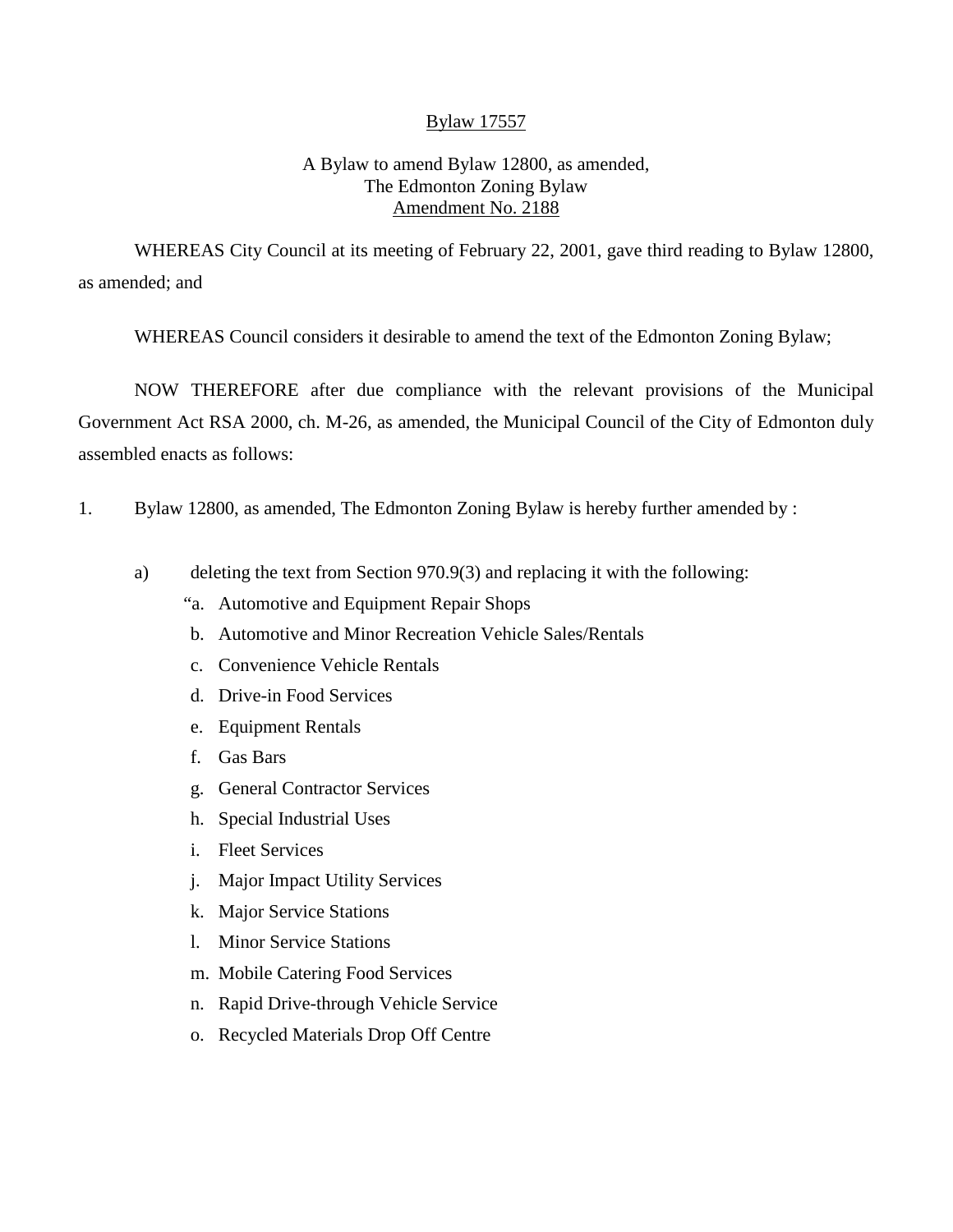- p. Restaurants
- q. Specialty food services, for less than 100 occupants and 120m2 of public space
- r. Truck and Mobile Home Sales/Rentals
- s. Major Digital Signs
- t. Minor Digital Off-premises Signs
- u. Minor Digital On-premises Signs
- v. Minor Digital On-premises Off-premises Signs
- w. Roof On-premises Signs
- x. Roof Off-premises Signs
- y. Projecting On-premises Signs"
- b) deleting the text from Section 970.9(4)(h) and replacing it with the following:

"Major Impact Utility Services shall be setback 300 m from a Municipal Boundary. Major Impact Utility Services does not include sanitary landfills Sites or nuclear power facilities."

- c) adding a new Section "970.9(5) Additional Development Regulations for Discretionary Uses:
	- 1. Notwithstanding subsection 970.9(4)(i) the following discretionary Uses shall only be located on a lot adjacent to Anthony Henday Drive:
		- a. Automotive and Minor Recreation Vehicle Sales/Rentals
		- b. Convenience Vehicle Rentals
		- c. Fleet Services
		- d. Mobile Catering Food Services
		- f. Specialty food services, for less than 100 occupants and 120m2 of public space
		- g. Truck and Mobile Home Sales/Rentals
	- 2. Notwithstanding subsection 970.9(4)(d) outdoor storage areas associated with Convenience Vehicle Rentals and Fleet Services shall be located to the rear or sides of the principal building and are permitted adjacent to Anthony Henday Drive.
	- 3. Notwithstanding subsection 970.9(4)(d) outdoor storage areas associated with Automotive and Minor Recreation Vehicle Sales/Rentals and Truck and Mobile Home Sales/Rentals are permitted adjacent to Anthony Henday Drive.
	- 4. All Storage, display, or parking areas shall be rdsurfaced in accordance with subsection 54.6 and 970.5(6) of this Bylaw.